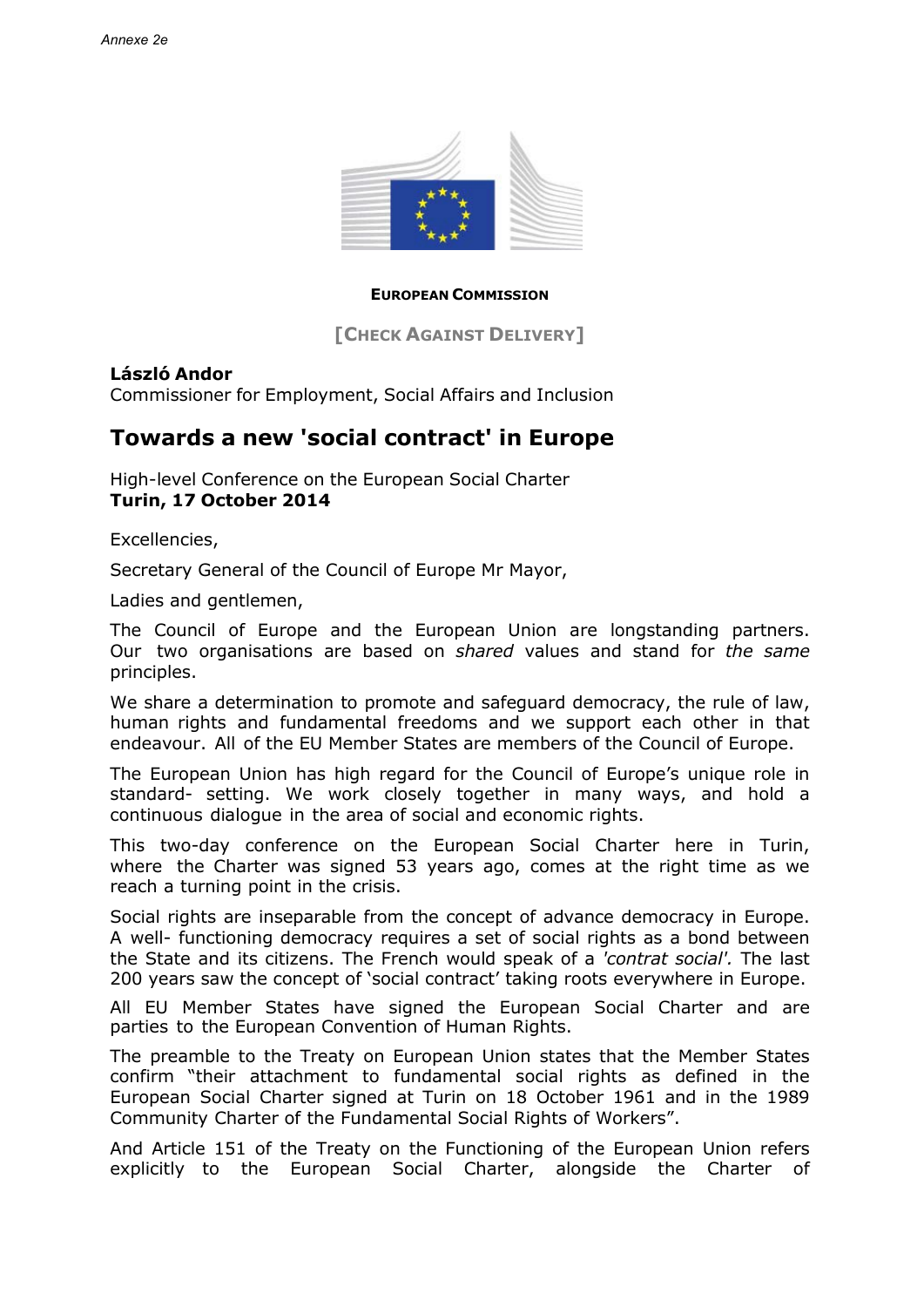Fundamental Rights of the European Union.

But transforming those rights into reality is a big challenge for all of us, especially since the crisis started.

Let's take the right to work, which is a critical question, especially in times of high unemployment.

Unemployment reached its peak last year when it stood at 11% in the EU and at 12% in the Euro area. Unemployment in the Euro area fell to 11.5% by June this year, thanks to an incipient economic recovery which started in spring last year and which still remains fragile and uneven.

Compared with 2008, there are around 9 million more people unemployed across the European Union, and joblessness among young people and the longterm unemployed is a cause of great concern.

Since late last year, real household income is picking up again, but the recovery falls short of addressing the social challenges that have built up since the crisis broke out. The social damage done by the crisis will take years to mend.

Then there is another important right  $-$  the right to protection against poverty and social exclusion.

In 2010, the European Union adopted the Europe 2020 Strategy and set a headline target to reduce the number of those living in poverty and social exclusion by at least 20 million by 2020.

The relevance of this objective is highlighted by the fact that the number of people in the EU at risk of poverty or social exclusion has risen by close to 7.8 million in the last 5 years. That means that the poor and the socially excluded in the EU now stand at 124 million  $-$  nearly a quarter of the EU population! The protracted economic crisis has also brought with it more inequalities, especially in the Euro zone periphery.

That runs counter to our efforts to promote the well-being of all people in the EU and it poses a threat to society and the economy  $-$  since poverty and social exclusion undermine social cohesion, hamper growth, and weaken economic competitiveness.

Those effects are not felt evenly across the Union.

The gap is widening between the Member States in terms of their social situation and of social outcomes. While the growing divergence is worrying, it also shows that some Member States have more effective social policy strategies than others, and that we can learn from them.

Poverty is a complex and multi-faceted phenomenon. It has many drivers. Some are structural, while others have been exacerbated by the crisis and the remedies applied to the economy.

These challenges are not just for policy-makers at national level.

While employment and social policies are largely the Member States' responsibility, the European Union has put in place a long-term strategy to achieve smart, sustainable and inclusive growth backed up by strong governance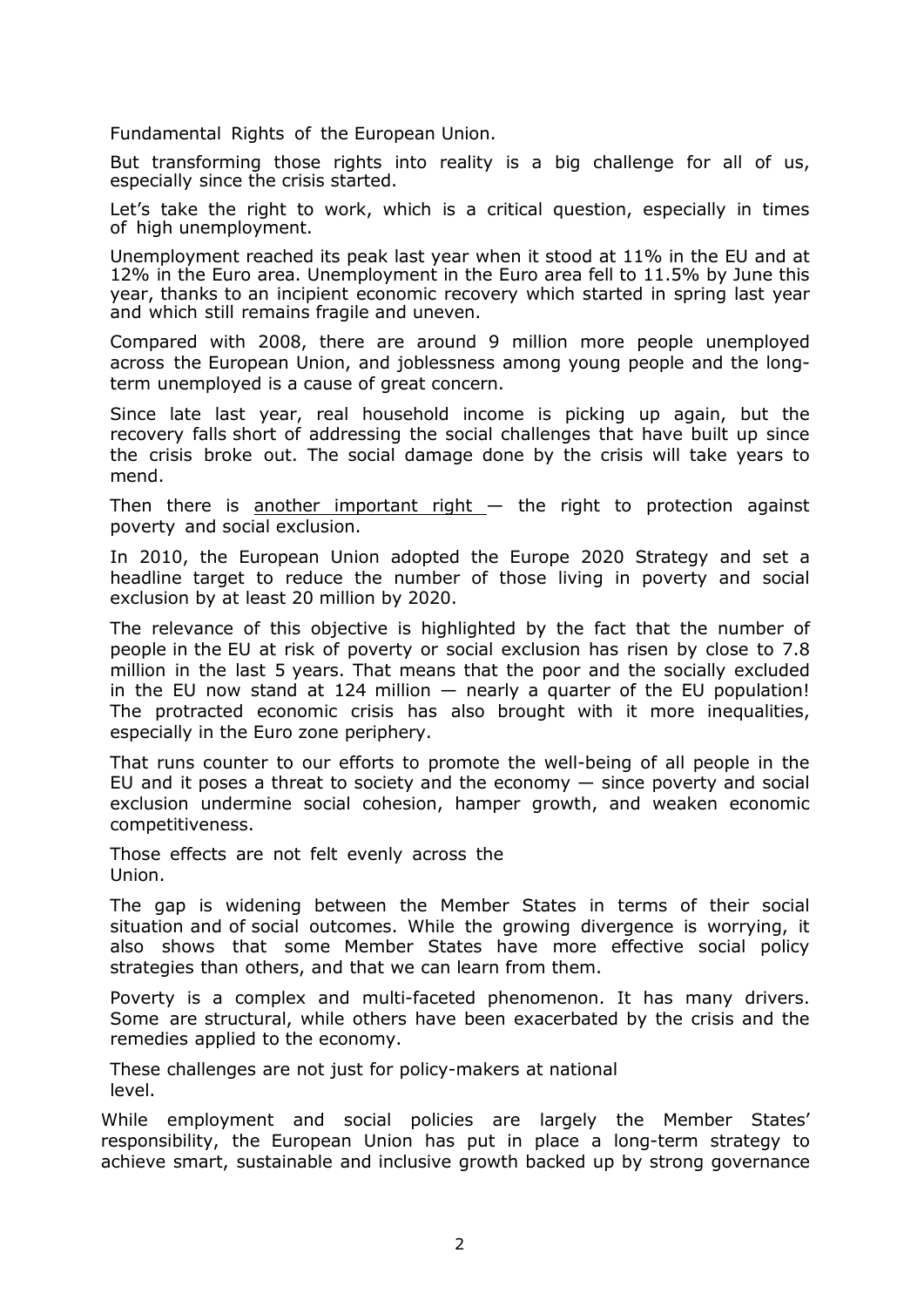mechanisms. The European Union also supports the Member States in their efforts by developing common standards and benchmarks. And of course we provide financial support to boost investment in the Member States.

In some areas, the EU sets the rules — for instance on the way the internal market functions, including worker mobility and working conditions, including health and safety at work.

But we realise that targeted assistance cannot replace a supportive macroeconomic policy mix. A policy mix that needs to blend investments in human capital, structural reforms and safety nets and that can protect people from economic shocks.

The great divergence in the Member States' economic, employment and social situations

 $-$  especially in the euro area  $-$  and in their prospects for recovery is the biggest challenge facing us.

A large consensus has emerged that collective action is needed to tackle employment and social challenges in a timely and effective manner if we are to address and prevent enduring disparities and avert the risks they hold for social and institutional stability.

This is why the Commission adopted a scoreboard of key employment and social indicators able to detect worrisome social trends, so that we can calibrate the policy response.

Giving the Economic and Monetary Union a stronger social dimension has been one of my main concerns as Commissioner and I welcome the fact that Commission President- designate Juncker and the Italian Presidency want to take this up and incorporate the social dimension into the further development of the monetary union.

That will bolster our endeavour to improve coherence in macroeconomic, employment and social policies, which I understand is among the key messages of this Conference.

Let me be crystal-clear: no monetary union can be sustainable or legitimate without upward convergence of social standards — convergence that must draw inspiration from the founding texts, among which the European Social Charter has a central place.

Only through a continued reform of the EMU and by strengthening it with new instruments that facilitate balanced growth, ensure well functioning social dialogue and safeguard our welfare systems in all Member States, can we move towards a new 'Social Contract' in Europe.

Ladies and gentlemen,

I said that the recovery cannot come at the expense of fundamental rights, including those protected under the European Social Charter and the Charter of Fundamental Rights of the European Union.

And there can be no sustainable recovery without quality job creation.

We know that the crisis has increased the long-term trend towards wage polarisation and labour-market segmentation in many countries.